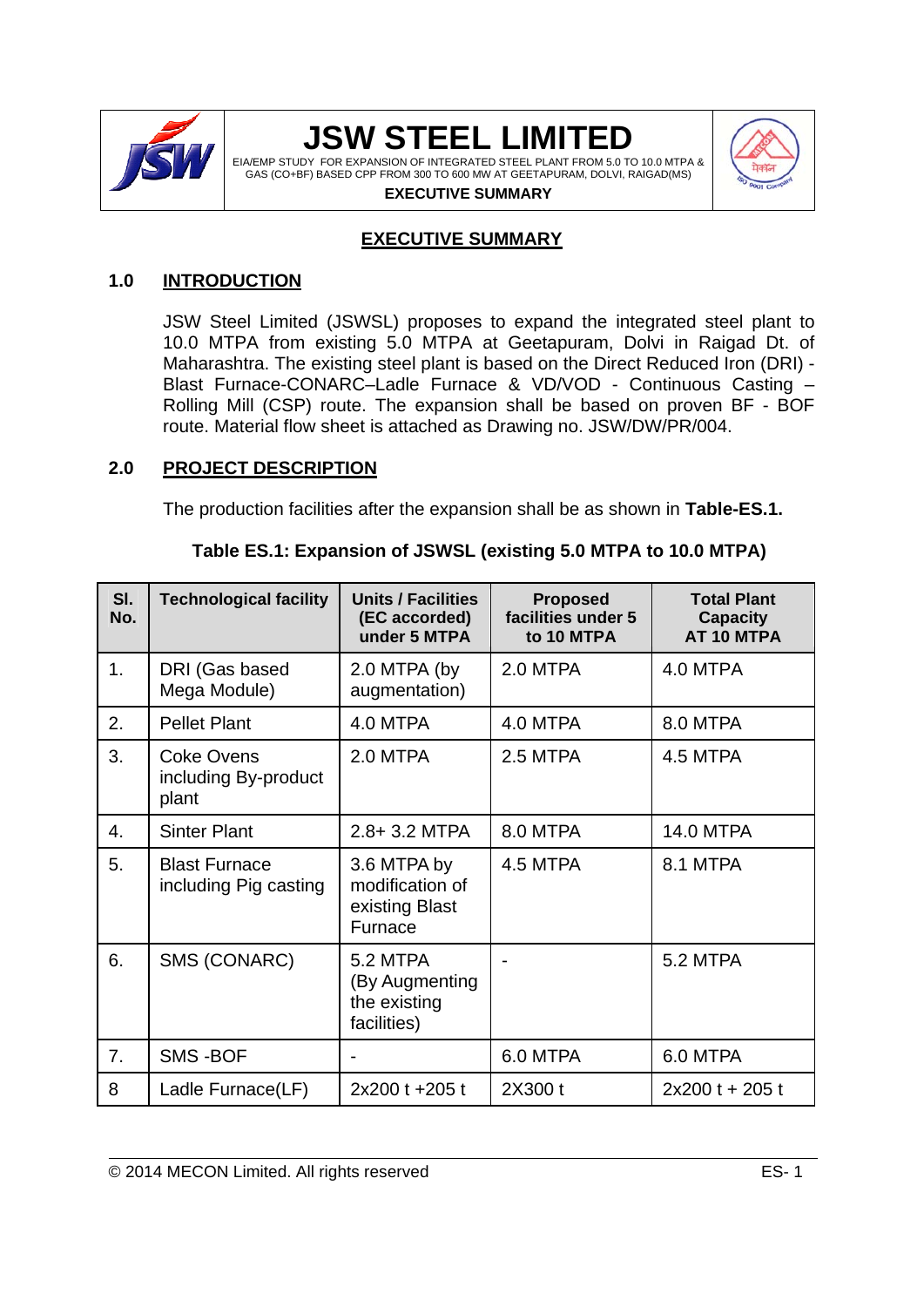

EIA/EMP STUDY FOR EXPANSION OF INTEGRATED STEEL PLANT FROM 5.0 TO 10.0 MTPA & GAS (CO+BF) BASED CPP FROM 300 TO 600 MW AT GEETAPURAM, DOLVI, RAIGAD(MS) **EXECUTIVE SUMMARY**



| SI.<br>No. | <b>Technological facility</b>                                                                                       | <b>Units / Facilities</b><br>(EC accorded)<br>under 5 MTPA | <b>Proposed</b><br>facilities under 5<br>to 10 MTPA | <b>Total Plant</b><br><b>Capacity</b><br>AT 10 MTPA |
|------------|---------------------------------------------------------------------------------------------------------------------|------------------------------------------------------------|-----------------------------------------------------|-----------------------------------------------------|
|            |                                                                                                                     |                                                            |                                                     | 2X300 t                                             |
| 9.         | <b>VD/VOD &amp; RH-TP</b>                                                                                           | $1x200t + 1x205$<br>t                                      | 2x300 t                                             | $1x200t + 1x205t$<br>2x300 t                        |
| 10.        | CSP(HRC Coil) Thin<br>Caster-cum-Hot<br><b>Strip Finishing Train</b>                                                | 3.5 MTPA (By<br>Augmenting)                                |                                                     | 3.5 MTPA                                            |
| 11.        | <b>Conventional Slab</b><br>Caster                                                                                  | 2x1 strands<br>(3.68 MTPA)                                 | 2x2 strands<br>(5.72 MTPA)                          | Total 6 strands<br>(9.4 MTPA)                       |
| 12.        | <b>Billet Caster</b>                                                                                                |                                                            | 1x6 Strands                                         | 6 strands $(1.5)$<br>MTPA)                          |
| 13.        | <b>Plate Mill</b>                                                                                                   | 1.5 MTPA                                                   | $\blacksquare$                                      | 1.5 MTPA                                            |
| 14.        | <b>CRM (Hot Rolled</b><br>Skin Pass + Cold<br><b>Rolled Full Hard Coil</b><br>+ Hot Rolled Pickled<br>& Oiled Coil) | 1.0 MTPA                                                   | 1.5 MTPA                                            | 2.5 MTPA                                            |
| 15.        | <b>Galvanizing Line</b><br>(Cold Rolled Steel<br>Strips, Hot Dip Zinc<br>Coated Full Hard)                          | 0.6 MTPA                                                   | $\blacksquare$                                      | 0.6 MTPA                                            |
| 16.        | <b>Electrical Steel</b><br><b>CRGO</b> line                                                                         | 0.4 MTPA                                                   |                                                     | 0.4 MTPA                                            |
| 17.        | <b>Tin Plate Mill</b>                                                                                               | 0.4 MTPA                                                   | ÷                                                   | 0.4 MTPA                                            |
| 18.        | <b>Colour Coating Plant</b>                                                                                         | 0.5 MTPA                                                   |                                                     | 0.5 MTPA                                            |
| 19.        | Lime /Dolo Plant                                                                                                    | 1800 TPD                                                   | 1800 TPD                                            | 3600 TPD                                            |
| 20.        | Oxygen Plant                                                                                                        | 4100 TPD                                                   | 3500 TPD                                            | 7600 TPD                                            |
| 21.        | Hot Rolling Mill with<br>shearing & slitting<br>line                                                                |                                                            | 5.0 MTPA                                            | 5.0 MTPA                                            |
| 22.        | <b>Bar Mill</b>                                                                                                     |                                                            | 1.4 MTPA                                            | 1.4 MTPA                                            |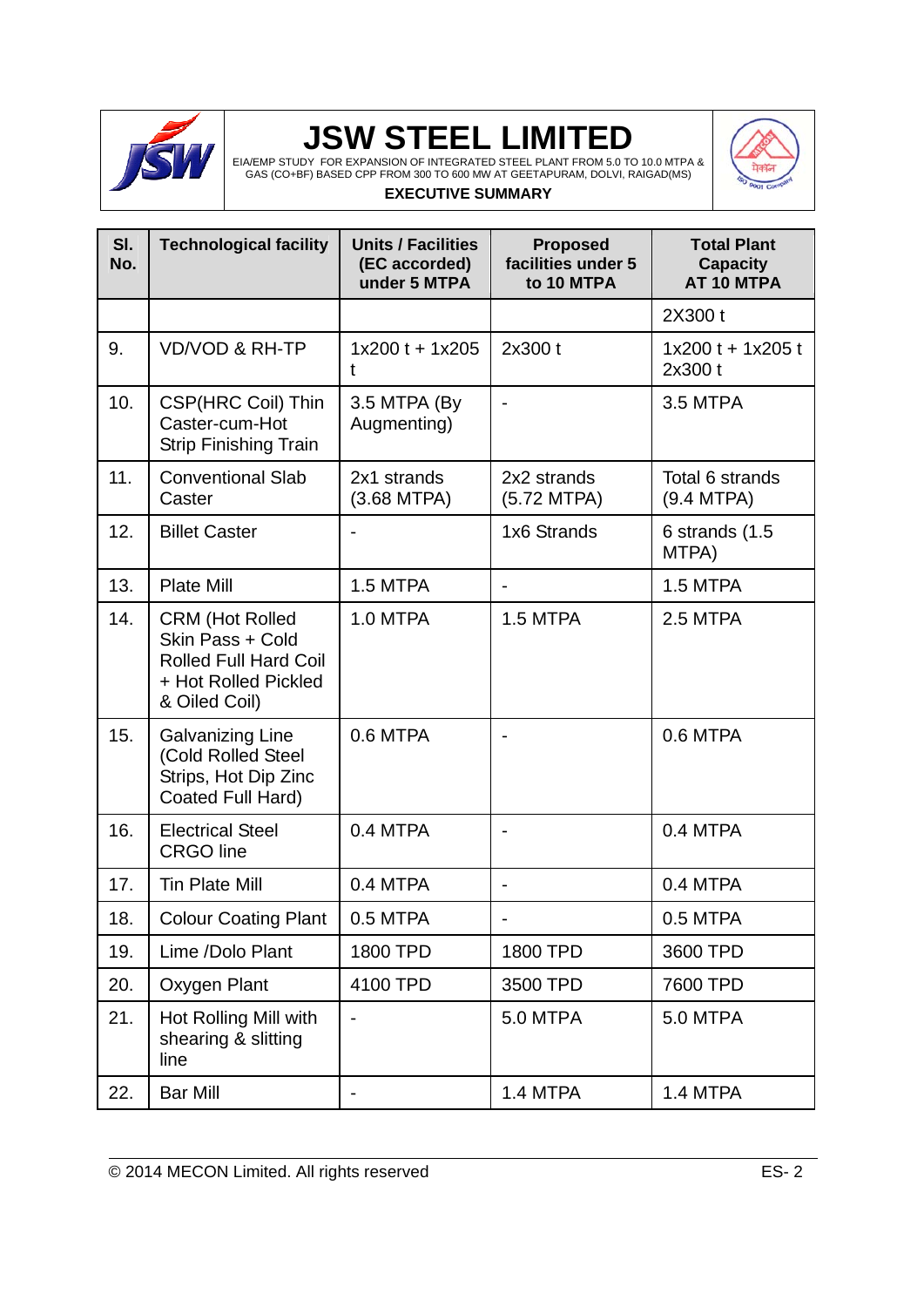

EIA/EMP STUDY FOR EXPANSION OF INTEGRATED STEEL PLANT FROM 5.0 TO 10.0 MTPA & GAS (CO+BF) BASED CPP FROM 300 TO 600 MW AT GEETAPURAM, DOLVI, RAIGAD(MS) **EXECUTIVE SUMMARY**



#### **Sl. No. Technological facility Units / Facilities (EC accorded) under 5 MTPA Proposed facilities under 5 to 10 MTPA Total Plant Capacity AT 10 MTPA**  23 Slag & Clinker Grinding Unit 10 MTPA  $\vert$  10 MTPA 24. Captive Power Plant 300 MW 1300 MW 1600 MW 60sed on surplus gases of BF & Coke Oven) +RLNG 25. Township 25. Township 25. Township 25. Township

Layout of proposed units is attached for existing as well as expansion as drawing

#### **3.0 DESCRIPTION OF THE ENVIRONMENT**

#### **3.01 Introduction**

The study area has been taken as 10.0 km radius around the existing plant at Dolvi. The baseline environmental data was generated during winter season (December to February), of 2012-13 for meteorology, air quality, water quality, noise levels and soil characteristics, by setting up a number of monitoring stations. Further, existing ecological and socio-economic features were also studied. The collected data were analyzed for identifying, predicting and evaluating environmental impacts. The maximum anticipated impacts were assessed and based on these an environmental management plan has been drawn.

#### **3.02 Meteorology**

A meteorological station was set up at JSWSL Office building. During winter season (December 2012 to February 2013), the predominant wind directions were NNW (prevailing for 21.54% of the time), NW (14.53%), SSE (20.52%), and N (11.81%), while Calm conditions prevailed for 3.32% of the time. The wind velocity was mostly between 0.4 to 4.0 m/s. The wind rose for winter season is indicated below: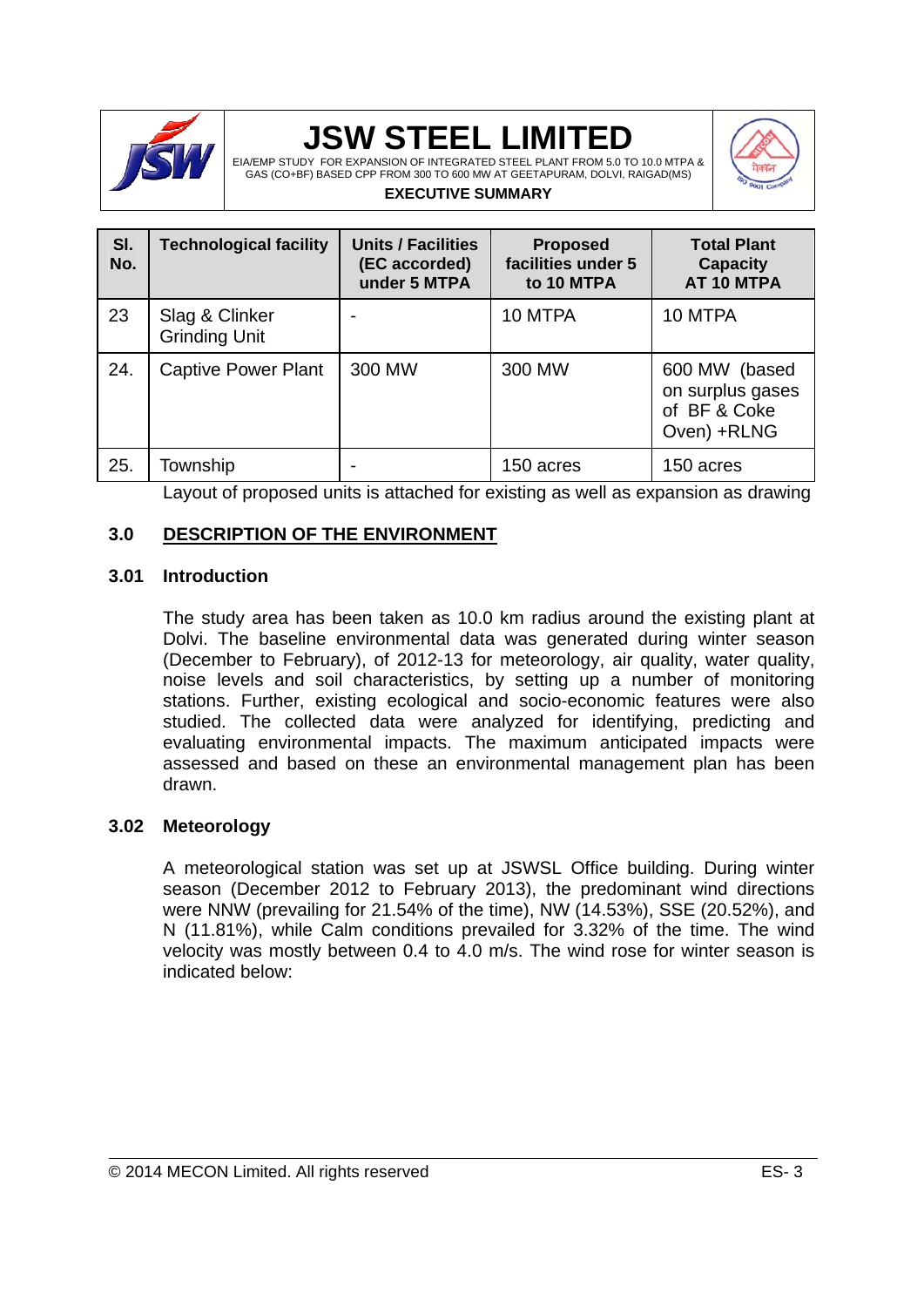

EIA/EMP STUDY FOR EXPANSION OF INTEGRATED STEEL PLANT FROM 5.0 TO 10.0 MTPA & GAS (CO+BF) BASED CPP FROM 300 TO 600 MW AT GEETAPURAM, DOLVI, RAIGAD(MS)



#### **EXECUTIVE SUMMARY**



#### **3.03 Air Environment**

Ambient Air Quality (AAQ) was monitored at nine monitoring stations. The results are compared with National Ambient Air Quality Standards (NAAQS) Stipulated by the Ministry of Environment & Forests (MOEF) vide notification GSR 826 (E) dated Nov 16, 2009. The results of PM 10, PM 2.5,  $SO<sub>2</sub>$ , NOx and CO at all the monitoring stations (Table-ES.2) were found to be well within the respective permissible limit for Industrial, Residential, Rural and Other Areas. This indicates the assimilative capacity of surrounding environment.

| Table ES.2: Summarised Results of AAQ during winter season (Dec-Feb, 2012-13) |  |  |
|-------------------------------------------------------------------------------|--|--|
|-------------------------------------------------------------------------------|--|--|

| Parameters             |      | Results ( $\mu$ g/m <sup>3</sup> ) |                                 |                             |                            |                                  |                              |                                     |                            |                                    |
|------------------------|------|------------------------------------|---------------------------------|-----------------------------|----------------------------|----------------------------------|------------------------------|-------------------------------------|----------------------------|------------------------------------|
|                        |      | Gadab<br>Village<br>(A1)           | <b>Dolvi</b><br>Village<br>(A2) | Navegaon<br>Village<br>(A3) | Vadkhal<br>Village<br>(A4) | <b>Shirki</b><br>Village<br>(A5) | Vashinaka<br>Village<br>(A6) | <b>Dharamtar</b><br>Village<br>(A7) | Ghaswad<br>Village<br>(A8) | <b>Kusumble</b><br>Village<br>(A9) |
|                        | Max  | 92                                 | 95                              | 90                          | 96                         | 80                               | 91                           | 98                                  | 85                         | 62                                 |
| $PM_{10}$              | Min. | 64                                 | 59                              | 52                          | 61                         | 53                               | 53                           | 72                                  | 56                         | 51                                 |
|                        | Avg. | 76                                 | 74                              | 70                          | 73                         | 66                               | 74                           | 87                                  | 69                         | 56                                 |
|                        | Max  | 30                                 | 25                              | 30                          | 25                         | 20                               | 25                           | 34                                  | 21                         | 25                                 |
| PM 2.5                 | Min. | 17                                 | 13                              | 17                          | 13                         | 13                               | 17                           | 24                                  | 15                         | 15                                 |
|                        | Avg. | 23                                 | 20                              | 22                          | 19                         | 16                               | 21                           | 28                                  | 18                         | 20                                 |
|                        | Max  | 11                                 | 15                              | 10                          | 8                          | 7                                | 10                           | 11                                  | $\overline{7}$             | $\overline{7}$                     |
| SO <sub>2</sub>        | Min. | <b>BDL</b>                         | <b>BDL</b>                      | <b>BDL</b>                  | <b>BDL</b>                 | <b>BDL</b>                       | <b>BDL</b>                   | $\overline{4}$                      | <b>BDL</b>                 | <b>BDL</b>                         |
|                        | Avg. |                                    |                                 |                             | -                          | -                                | $\overline{\phantom{0}}$     | 6                                   | $\overline{\phantom{a}}$   |                                    |
|                        | Max  | 19                                 | 25                              | 18                          | 18                         | 21                               | 24                           | 24                                  | 20                         | 15                                 |
| <b>NO</b> <sub>x</sub> | Min. | <b>BDL</b>                         | BDL                             | BDL                         | BDL                        | <b>BDL</b>                       | <b>BDL</b>                   | 10                                  | <b>BDL</b>                 | 10                                 |
|                        | Avg. |                                    |                                 |                             | ۰                          | ٠                                | $\overline{\phantom{0}}$     | 14                                  | -                          | 13                                 |
| CO                     | Max  | 2235                               | 2471                            | 2514                        | 2151                       | 1825                             | 2587                         | 2351                                | 1846                       | 1536                               |
|                        | Min. | 1388                               | 1425                            | 1425                        | 1248                       | 1258                             | 1354                         | 1248                                | 1235                       | 1358                               |
|                        | Avg. | 1700                               | 1722                            | 1704                        | 1666                       | 1510                             | 1961                         | 1604                                | 1460                       | 1447                               |
| Benzo                  | Max  | <b>BDL</b>                         | <b>BDL</b>                      | <b>BDL</b>                  | BDL                        | <b>BDL</b>                       | <b>BDL</b>                   | <b>BDL</b>                          | <b>BDL</b>                 | <b>BDL</b>                         |
| (a)                    | Min. | <b>BDL</b>                         | <b>BDL</b>                      | <b>BDL</b>                  | <b>BDL</b>                 | <b>BDL</b>                       | <b>BDL</b>                   | <b>BDL</b>                          | <b>BDL</b>                 | <b>BDL</b>                         |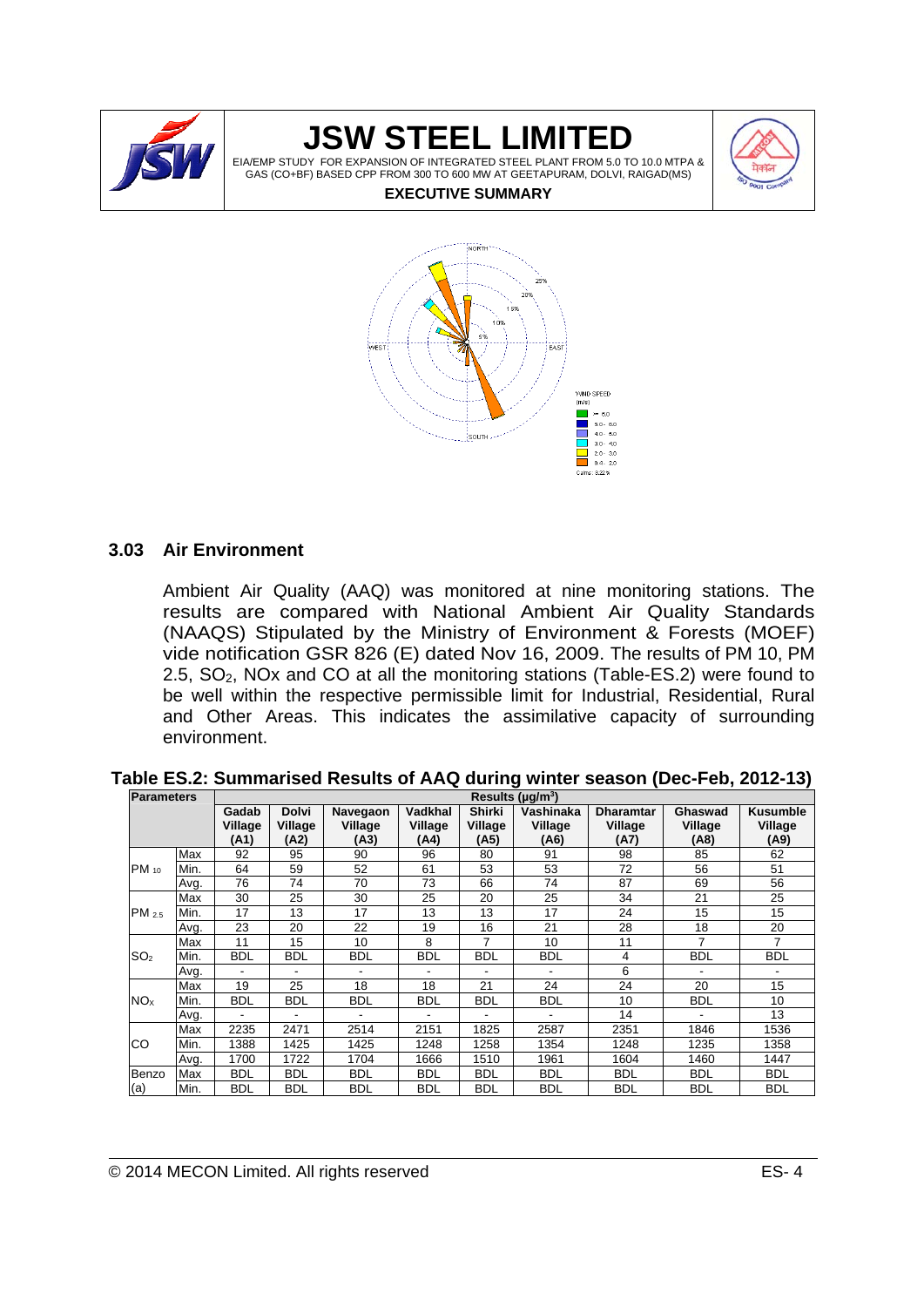

EIA/EMP STUDY FOR EXPANSION OF INTEGRATED STEEL PLANT FROM 5.0 TO 10.0 MTPA & GAS (CO+BF) BASED CPP FROM 300 TO 600 MW AT GEETAPURAM, DOLVI, RAIGAD(MS)



#### **EXECUTIVE SUMMARY**

| <b>Parameters</b>                              |  | Results ( $\mu$ g/m <sup>3</sup> ) |                                 |                             |                            |                                  |                              |                                     |                            |                             |
|------------------------------------------------|--|------------------------------------|---------------------------------|-----------------------------|----------------------------|----------------------------------|------------------------------|-------------------------------------|----------------------------|-----------------------------|
|                                                |  | Gadab<br>Village<br>(A1)           | <b>Dolvi</b><br>Village<br>(A2) | Navegaon<br>Village<br>(A3) | Vadkhal<br>Village<br>(A4) | <b>Shirki</b><br>Village<br>(A5) | Vashinaka<br>Village<br>(A6) | <b>Dharamtar</b><br>Village<br>(A7) | Ghaswad<br>Village<br>(A8) | Kusumble<br>Village<br>(A9) |
| Pyrene Avg.<br>(BaP)<br>$\log$ /m <sup>3</sup> |  | <b>BDL</b>                         | <b>BDL</b>                      | <b>BDL</b>                  | <b>BDL</b>                 | <b>BDL</b>                       | <b>BDL</b>                   | <b>BDL</b>                          | <b>BDL</b>                 | <b>BDL</b>                  |

Below Detection Limit (BDL) for  $SO_2$ , NO<sub>x</sub> and BaP are <4.0 mg/m<sup>3</sup>, <10.0 mg/m<sup>3</sup> and  $<$ 0.03 ng/m<sup>3</sup>, respectively.

#### **3.04 Water Environment**

Ten surface water and ground water samples were collected and analysed**.**  All the parameters in different surface waters are within the CPCB norms for Classes C and D of surface water.

Results of ground water analysis were compared with IS: 10500 (IS: 10500; 1991, amendment no.1, 1993 - norms for drinking water) and all the parameters are well within the prescribed limits.

Quality of all the surface water locations is within the norms for Class A, except SW1 (Amba River upstream of Plant) and SW2 (Amba River downstream of Plant) samples where in the BOD levels were found to exceed the norm for Class C (3mg/l max.). Tidal impacts are indicated in the water analysis reports of both the SW1 & SW2 samples.

#### **3.05 Soil**

Five samples of topsoil were collected and analysed. In the study area the soil pH is near to neutral and varied from 6.5 to 7.4. The test results of pH from different locations indicate that there is no acidic impact on soil due to the industrial activity.

In the tested soil samples most of the nutrients are available in the low to high concentration ranges. Organic carbon was found to be of medium to high concentration. Available Phosphorus and Nitrogen are found to be in low to medium concentration, whereas availability of Potassium is found to be low to high. As the major nutrients are not showing any major deviation among the tested soil samples it can be concluded that there is no impact on nutrient contents of soil due to industrial activity.

#### **3.06 Ambient Noise**

The noise monitoring was done at ten locations. The results show that near Goa Gate (N2) & Dharmatar-Alibaug road near Port Junction (N9) both day and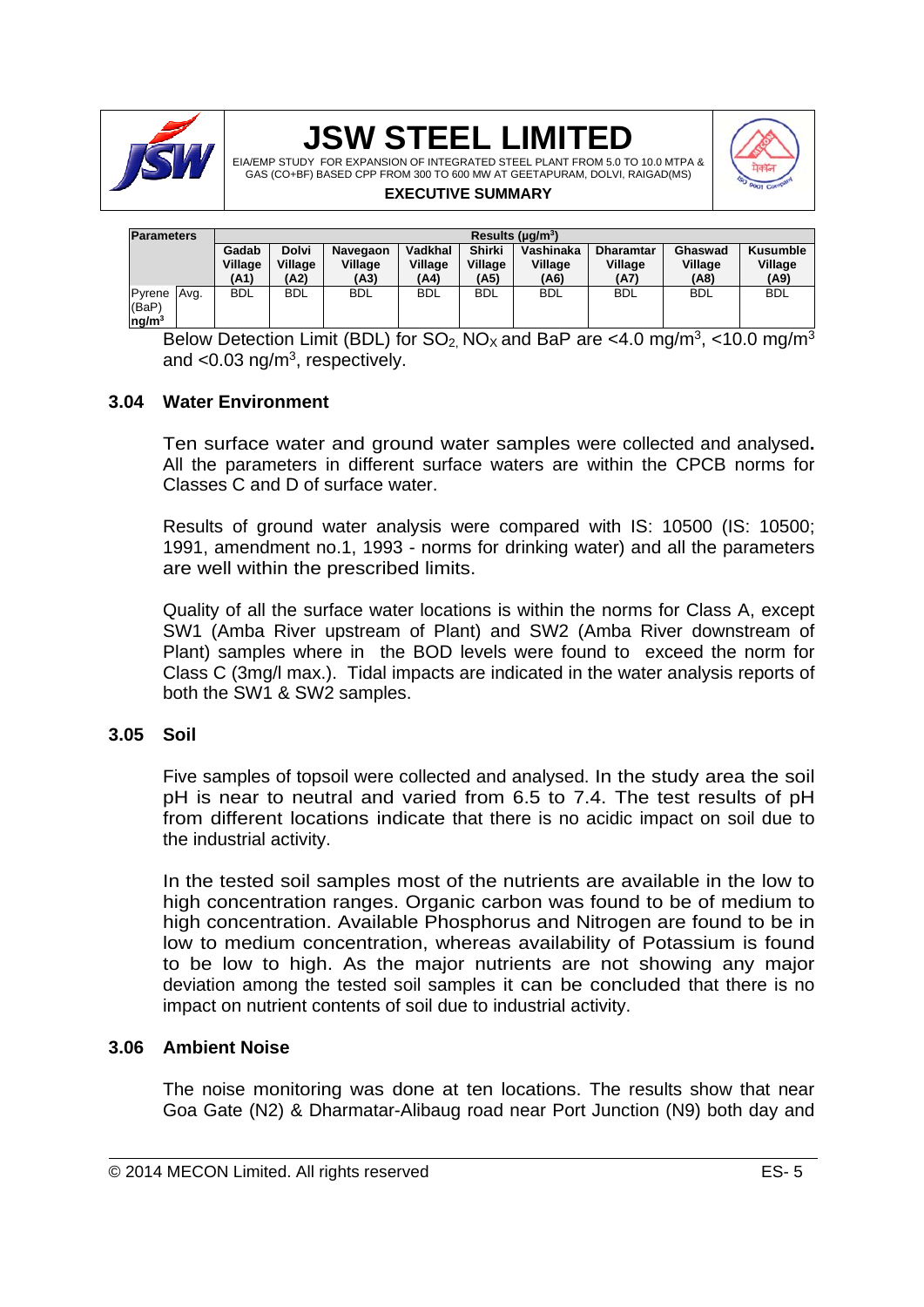

#### **JSW STEEL LIMITED**  EIA/EMP STUDY FOR EXPANSION OF INTEGRATED STEEL PLANT FROM 5.0 TO 10.0 MTPA & GAS (CO+BF) BASED CPP FROM 300 TO 600 MW AT GEETAPURAM, DOLVI, RAIGAD(MS)



**EXECUTIVE SUMMARY**

night time noise levels are well within the norm for Industrial area. At commercial area the values are within the norm for day & night time. In residential areas all values are well within the prescribed norm.

### **3.07 Ecological Features**

The study area is poor in wildlife as there are few good forests in the region and that too away from the study area. In the study area, Hare, Jackals and foxes are seen adjacent to the rocky hills. Langurs and Bonnet monkeys are present in the forest areas as well as in the villages. Wild Boar is found in scrub jungle. Of the reptiles' Rat snake, Cobra, Vipers and Phorsa are seen. There is no good forest in the study area due to which wild fauna are poorly represented.

The tree species commonly found around human settlement are mostly of economic importance. Among the fruit trees, which are common are Mango, Drumstick, Jackfruit, Bel, Jamun, Coconut, Areca-nut, Banana, Papaya, etc.

### **3.08 Socio-Economic Environment**

Basic Socio-economic Conditions and Land-use in the study area are as follows:

- $\triangleright$  The social structure of the study area is dominated by rural area culture, on one hand and urbanized on the other.
- $\triangleright$  Literacy level among the respondents is average.
- $\triangleright$  Educational facilities are not job-oriented which is required to improve skilldiversification among people, specifically, local youth so that they get jobs in the small-scale industries in the vicinity of JSWSL.
- $\triangleright$  The employment rate is moderate. Agriculture still plays an important role in rural economy. However, many people are engaged in service and other activities.
- $\triangleright$  People are having very small land holding. The land is not enough to meet their needs and therefore rural people of the area prefer to work in construction related activities.

### **3.09 Baseline Status of Existing JSWSL Plant**

### **Stack Emissions**

The stack monitoring of major units was carried out during the study and results indicate that values of PM are within the norm as stipulated by MPCB for various units of the Plant. This indicates that plant emissions are within control.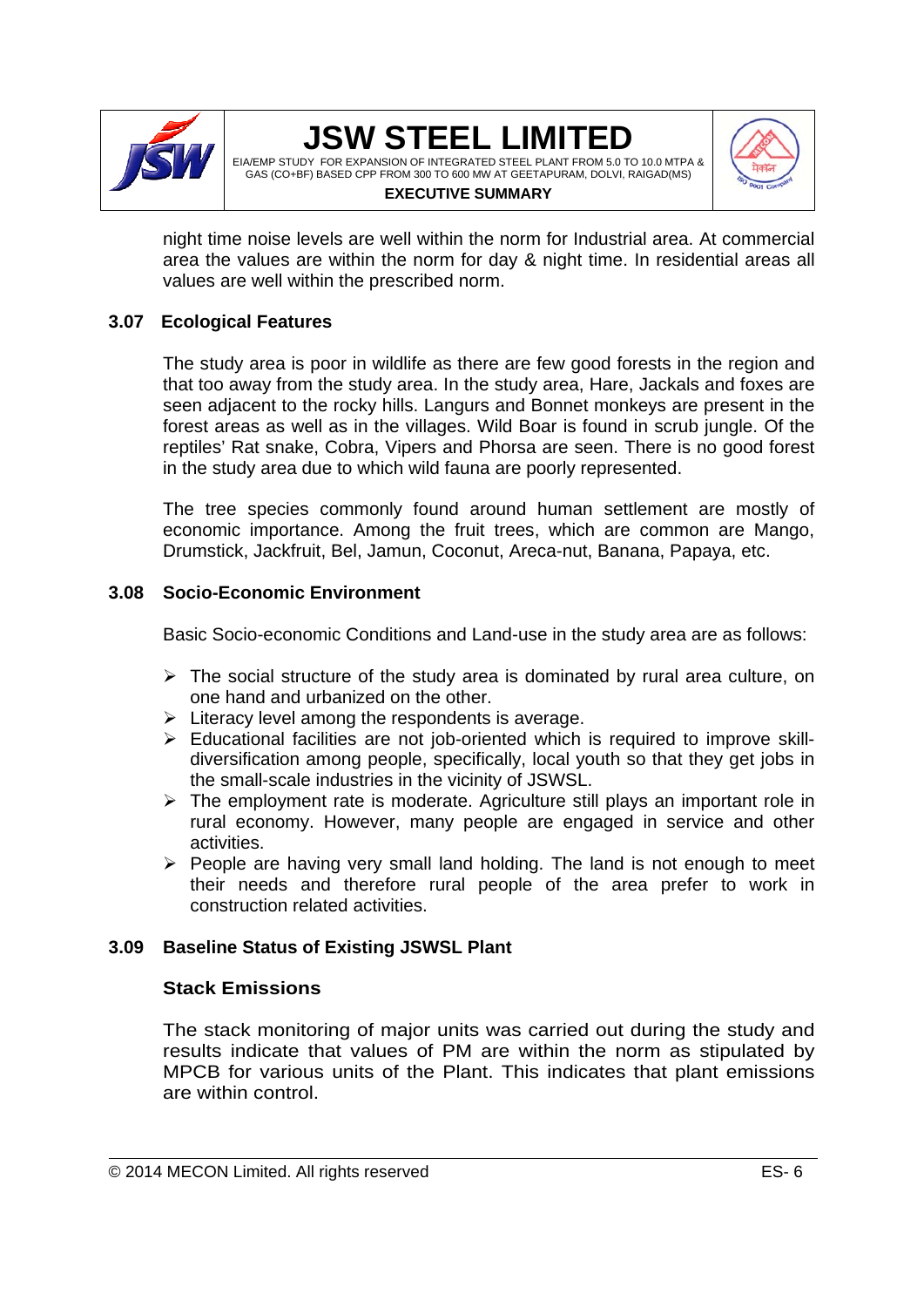

EIA/EMP STUDY FOR EXPANSION OF INTEGRATED STEEL PLANT FROM 5.0 TO 10.0 MTPA & GAS (CO+BF) BASED CPP FROM 300 TO 600 MW AT GEETAPURAM, DOLVI, RAIGAD(MS)



#### **EXECUTIVE SUMMARY**

### **Work –Zone Emissions**

Work zone SPM values were found within the norms of Factories Act, 1948.

### **4.0 ANTICIPATED ENVIRONMENTAL IMPACTS**

#### **4.01 Impact During Construction**

All of the major construction activity will be restricted to the existing JSWSL plant premises and contiguous land of 600 acres acquired specifically for the Expansion Project having all infrastructure facilities. As such no large-scale construction activity covering a large area and contributing considerable pollution is expected. Further, the impact of such activities will be temporary on surrounding ecosystem and will be restricted to the construction phase only.

#### **4.02 Operational Phase Impact**

During operation of the units of steel plant, various pollutants from processes are released in the form of air emissions, wastewater discharges, solid waste generations, increase in noise level, etc, that may affect air, water, land and ecological environment directly. In addition to the above primary impact, some indirect impact on the surrounding socio-economic environment may also take place. These are mentioned below in brief.

### **Air Environment**

The principal impacts on Ambient Air Quality (AAQ) due to operation of the proposed units of steel plant will be due to emissions from the process stacks of units and emissions of fugitive dust from the iron ore and coal handling areas. The predicted maximum contribution of all the proposed major stacks of various units to GLC is 24.7 ug/m3 for PM10, 6.54 ug/m3 for SO2 and 10.3 ug/m3 for NOx. The nearest AAQ monitoring station, where maximum GLC values have occurred is in southeast direction close to Plant. The monitored background mean value for AAQ in predominant downwind direction is 76 ug/m<sup>3</sup> for  $PM_{10}$ , 11.0 ug/m<sup>3</sup> for  $SO_2$  and 19.0 ug/m<sup>3</sup> NOx for winter season. The predicted contributions of different pollutants from the proposed units of steel plant when added with the monitored existing background levels in predominant downwind direction indicate that the maximum concentrations will be  $91.3 \text{ uq/m}^3$ , 15.2 ug/m<sup>3</sup> and 26.3 ug/m<sup>3</sup> for  $PM_{10}$ , SO<sub>2</sub> and NOx respectively. The concentrations are within the norms for Industrial, Residential, Rural & Other Area norms. Since the values are much less then the applicable norms for the said areas, it is safe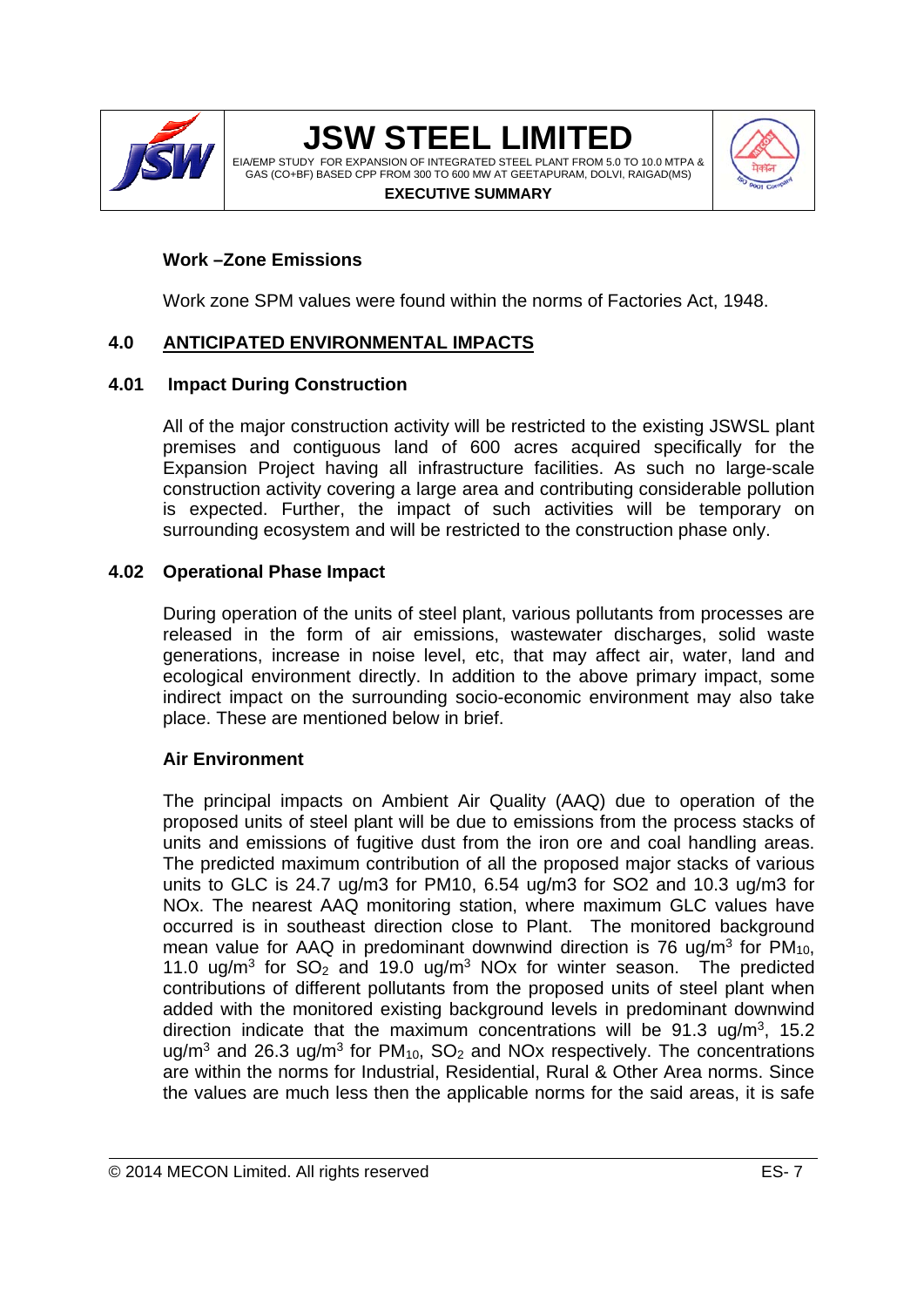

EIA/EMP STUDY FOR EXPANSION OF INTEGRATED STEEL PLANT FROM 5.0 TO 10.0 MTPA & GAS (CO+BF) BASED CPP FROM 300 TO 600 MW AT GEETAPURAM, DOLVI, RAIGAD(MS) **EXECUTIVE SUMMARY**



to assume that there will be no significant impact on surrounding AAQ from the proposed expansion of steel plant, provided steel plant management implements the pollution control measures indicated in the report holistically. From the results it is observed that impact from operation of its rated capacity of 10.0 MTPA will be within the assimilative capacity of surrounding environment and shall not violate norms of ambient air quality.

Habitation centers such as Pen and Alibaugh are about 8 and 22 km away respectively from the steel plant in reference direction respectively and the levels of air emission expected are much less. Hence no significant impact is envisaged on quality of air.

#### **Impact on Water Environment**

#### Water Usage and Effect of Water Withdrawal

The requirement of make-up water for the proposed expansion from 5 MTPA to 10 MTPA will be about 1410  $m^3/h$ . This will be met from the dam on Amba River at Nagothane KT Bhandara. The small additional quantity from surface water sources shall affect availability of fresh surface water to other usage. Since, there is no ground water extraction for plant use, no impact on ground water is envisaged during proposed expansion programme. Surface Water Pollution

JSWSL proposes maximum recirculation/reuse of waste water in normal circumstances of plant operation. The total anticipated wastewater generation after capacity expansion to 10.0 MTPA will be about 290 m3/hr (including floor washings, etc), which will meet the statutory norm and will be used for secondary use such as green belt development etc.

#### **Impact of Solid Waste**

The major solid wastes expected to be generated from the various facilities of integrated steel plant expansion from 5.0 MTPA to 10.0 MTPA are as follows:

| SI.       | <b>Solid waste</b> | <b>Generation</b>     | <b>Proposed disposal</b>                |
|-----------|--------------------|-----------------------|-----------------------------------------|
| <b>No</b> |                    | <b>Quantity (tpa)</b> |                                         |
|           | <b>Slag</b>        |                       |                                         |
| а.        | Iron Making slag   |                       | 1,350,000   100% granulated and sold to |
|           |                    |                       | Cement plants.                          |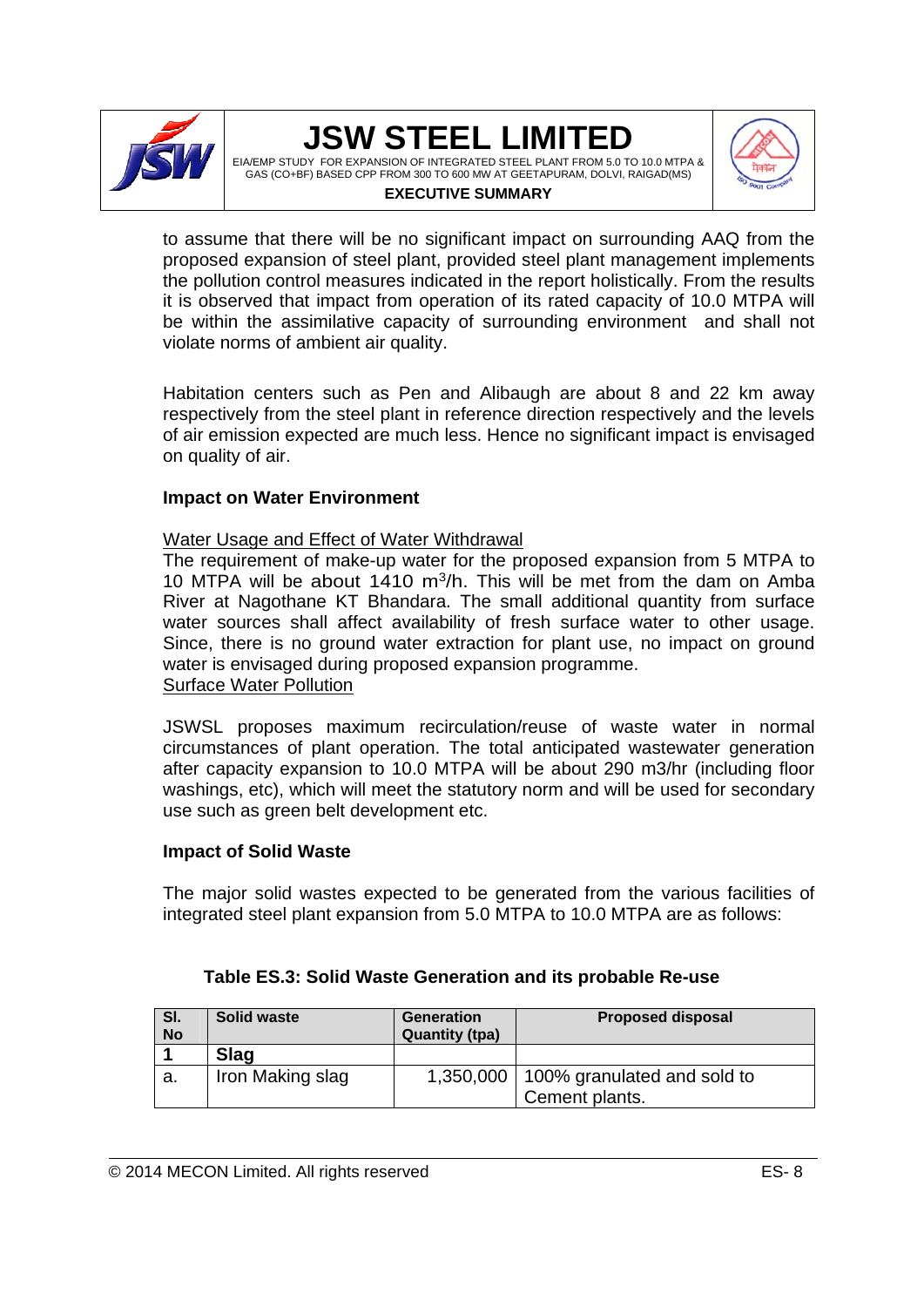

EIA/EMP STUDY FOR EXPANSION OF INTEGRATED STEEL PLANT FROM 5.0 TO 10.0 MTPA & GAS (CO+BF) BASED CPP FROM 300 TO 600 MW AT GEETAPURAM, DOLVI, RAIGAD(MS)



#### **EXECUTIVE SUMMARY**

| SI.<br><b>No</b> | <b>Solid waste</b>                   | Generation<br><b>Quantity (tpa)</b> | <b>Proposed disposal</b>                                                                                                             |
|------------------|--------------------------------------|-------------------------------------|--------------------------------------------------------------------------------------------------------------------------------------|
| b.               | Steel making slag                    | 1,100,000                           | Partly sold to Cement Plant and<br>balance shall be used in filling low<br>lying area, boulder soling, internal<br>road making, etc. |
| $\mathbf{2}$     | Sludge                               |                                     |                                                                                                                                      |
| a.               | Iron making / Filter<br>plant sludge | 87,600                              | Used in Pellet and Sinter Plants<br>after dewatering                                                                                 |
| b.               | SIP process water<br>sludge          | 73,300                              | Used in Sinter plants after<br>dewatering                                                                                            |
| 3                | <b>Mill scales</b>                   |                                     |                                                                                                                                      |
| a.               | Steel making shop                    | 30,000                              | Used in CONARC                                                                                                                       |
| b.               | Rolling mills                        | 45,000                              | Used in Sinter plants                                                                                                                |
| C.               | <b>SIP Fines</b>                     | 440,000                             | Used in Sinter plants                                                                                                                |
| 4                | <b>Dusts</b>                         |                                     |                                                                                                                                      |
| a.               | Flue dust from Blast<br>furnace      | 78,000                              | Used in Sinter plants                                                                                                                |
| 5                | Lime / Dolo dusts                    |                                     | Lime + Dolo fines converted to<br>briquettes and will be used in<br>CONARC, BOF and Sinter plants                                    |

As indicated above, most of the solid waste shall be used either within steel plant or used for filling low lying areas. It can be said that these generated solid wastes shall not pose any threat to surrounding environment.

#### **Impacts on Noise Levels**

During plant operations noise generated will be close to the compressors and blowers and as a result will be confined within plant boundary and will not have any impact outside the plant boundary. In high noise work-zone, protective measures as given in Environmental Management Plan will be followed to minimize the impact on workers.

#### **Impact on Ecological Features**

Since the expansion of steel plant is based on gaseous and solid fuel wherever possible, this results in low emissions to the surrounding environment as indicated by AAQ results. The change in ambient air quality due to emissions from the proposed capacity expansion will be insignificant; hence vegetation in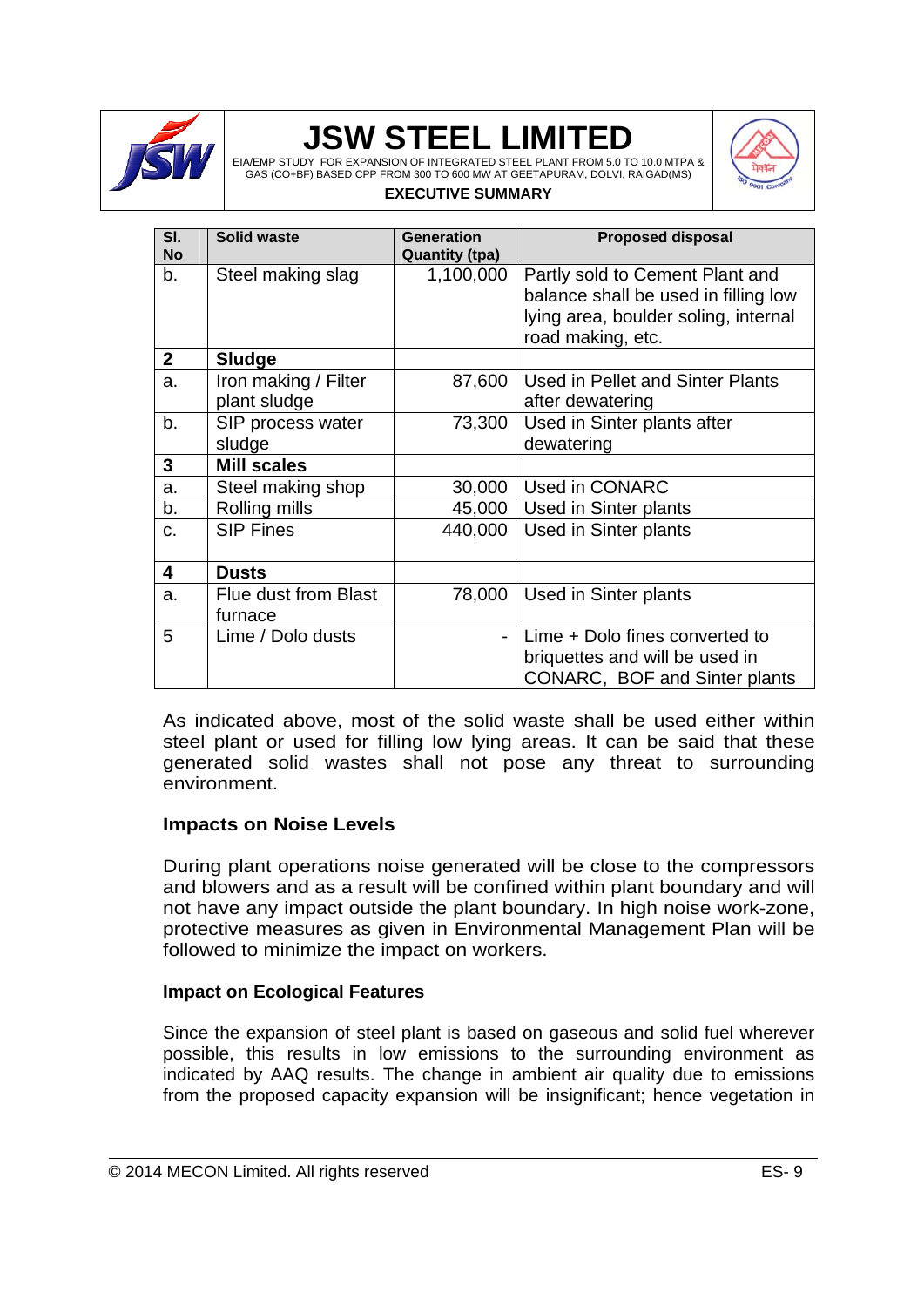

EIA/EMP STUDY FOR EXPANSION OF INTEGRATED STEEL PLANT FROM 5.0 TO 10.0 MTPA & GAS (CO+BF) BASED CPP FROM 300 TO 600 MW AT GEETAPURAM, DOLVI, RAIGAD(MS) **EXECUTIVE SUMMARY**



study area will not be damaged. The steel plant shall follow the maximum recirculation policy and minimum use of fresh makeup water. Thus there will be no impact on the ecological components of surface water bodies in the area.

#### **5.0 ENVIRONMENTAL MANAGEMENT PLAN**

#### **5.01 Air Pollution Management**

All stack emissions will be designed for PM emission of 50 mg/Nm3 through deployment of appropriate pollution control equipment. To reduce fugitive dust emission due to handling of iron ore & coal, dust extraction and dust suppression systems will be installed at appropriate locations. Plain water type dust suppression systems will be provided all around the coal/ raw material stockpiles. The dust suppression systems will consist of water sprinkling systems and dry fog dust suppression systems.

Following are the pollution control equipment to be provided in the expansion project:

| <b>SN</b>      | <b>Production</b>                              | <b>Proposed Emission Control Devices</b>                                                                                                             | <b>Design Target</b> |                                                                                                             |
|----------------|------------------------------------------------|------------------------------------------------------------------------------------------------------------------------------------------------------|----------------------|-------------------------------------------------------------------------------------------------------------|
|                | Unit/<br><b>Facilities</b>                     | <b>Non-Point Sources</b>                                                                                                                             | <b>Point Sources</b> |                                                                                                             |
| 1 <sub>1</sub> | Coal<br>Handling<br>Coke<br>Sorting<br>Plant   | - Dust<br>suppression:<br>sprinkler<br>water<br><u>&amp;</u><br><b>DFDS</b><br>- DE system bag filter<br>based: Coal crusher<br>house / Coke sorting |                      | Dust outlet: $<$ 50<br>mg/N $m3$<br><b>Work zone Dust</b><br>level:<br>$< 5$ mg/m <sup>3</sup>              |
| 2.             | Raw<br><b>Materials</b><br>Handling<br>Section | plant.<br>- Covered Yard<br>- Covered conveyor<br>- Dry Fogging<br>- Water sprinkling<br>- Bag filter - DE system                                    | <b>DE Stacks</b>     | Dust outlet: $<$ 50<br>$mq/N$ m <sup>3</sup><br><b>Work zone Dust</b><br>level:<br>$<$ 5 mg/ m <sup>3</sup> |

#### **Table-ES.4: List of Pollution Control Equipment**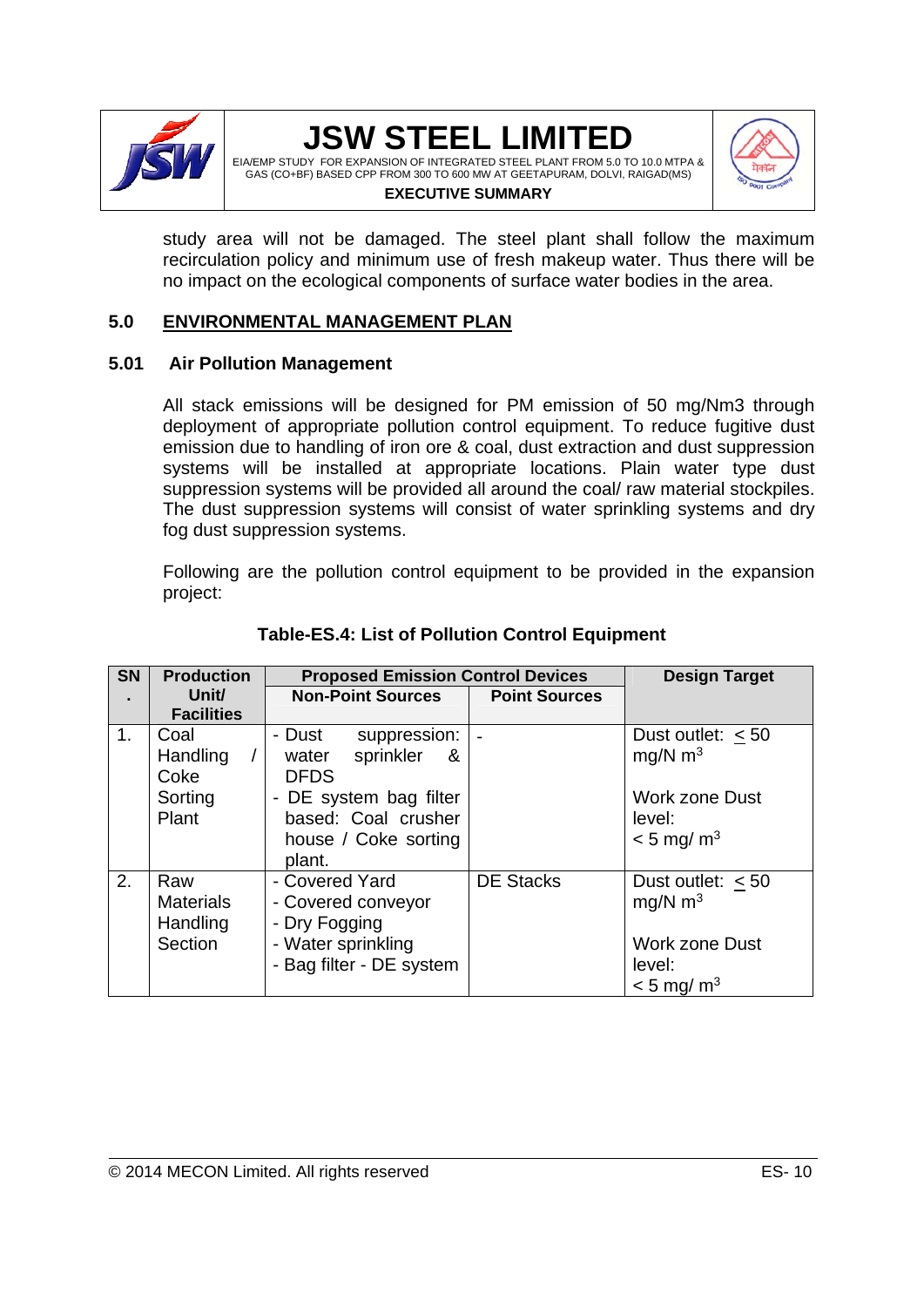

EIA/EMP STUDY FOR EXPANSION OF INTEGRATED STEEL PLANT FROM 5.0 TO 10.0 MTPA & GAS (CO+BF) BASED CPP FROM 300 TO 600 MW AT GEETAPURAM, DOLVI, RAIGAD(MS) **EXECUTIVE SUMMARY**



| <b>SN</b> | <b>Production</b>                                | <b>Proposed Emission Control Devices</b>                                                                            |                                                                                                                                            | <b>Design Target</b>                                                                                                                                                                                                                                                                       |
|-----------|--------------------------------------------------|---------------------------------------------------------------------------------------------------------------------|--------------------------------------------------------------------------------------------------------------------------------------------|--------------------------------------------------------------------------------------------------------------------------------------------------------------------------------------------------------------------------------------------------------------------------------------------|
|           | Unit/                                            | <b>Non-Point Sources</b>                                                                                            | <b>Point Sources</b>                                                                                                                       |                                                                                                                                                                                                                                                                                            |
| 3.        | <b>Facilities</b><br>Coke Oven<br><b>Battery</b> | - On-main charging by<br><b>HPLA</b><br>- Coke side dust<br>extraction                                              | Combustion<br><b>Stack</b>                                                                                                                 | <b>Fugitive Emissions:</b><br><b>5% PLD</b><br><b>1% PLL</b><br><b>4% PLO</b><br>BaP:<br>Work Zone (Battery<br>Top) : $\leq$ 5 ug/m <sup>3</sup><br><b>Stack emissions:</b><br>SPM $\leq$ 50 mg/ m <sup>3</sup><br>$SO_2 \leq 800$ mg/ m <sup>3</sup><br>NOx $\leq 500$ mg/ m <sup>3</sup> |
| 4.        | Sinter Plant/<br><b>Pellet Plant</b>             | - Raw feed<br>proportioning building,<br>Sinter Cooler, Air<br>Cleaning by DE<br>System comprising of<br><b>ESP</b> | - Waste flue gas<br>cleaning by ESP<br>- Sinter Process<br>De-dusting by<br><b>ESP</b><br>- Sinter process:<br>low NO <sub>x</sub> burners | Dust outlet: $< 50$<br>$mq/N$ m <sup>3</sup><br><b>Work zone Dust</b><br>level:<br>$< 5$ mg/ m <sup>3</sup>                                                                                                                                                                                |
| 5.        | <b>SIP Plant</b>                                 | - Raw material<br>preparation &<br>Handling centralized<br>de-dusting facility<br>bag filter                        | - MIDREX Shaft<br>Feed end<br>scrubber.<br>- Product<br>screening end<br><b>Bag Filter</b>                                                 | Dust outlet: $\leq 50$<br>mg/N $m3$<br><b>Work zone Dust</b><br>level:<br>$< 5$ mg/m <sup>3</sup>                                                                                                                                                                                          |
| 6.        | <b>Blast</b><br><b>Furnaces</b>                  | - BF Stock House by<br>DE system<br>- BF Cast House by<br>DE system: ESP                                            | - BF Stove Stack<br>- BF Stove: low<br><b>NO<sub>x</sub></b> burners                                                                       | Dust outlet $\leq 50$<br>mg/N $m3$<br>Work zone Dust<br>level:<br>$<$ 5 mg/ m <sup>3</sup>                                                                                                                                                                                                 |
| 7.        | <b>Steel</b><br>Melting<br>Shop                  | <b>SMS Material Handling</b><br>- DE system by Bag<br>filter                                                        | Centralised<br>secondary<br>fume extraction<br>system for BOF<br>/ LFs with Bag<br>filter.                                                 | Dust outlet $\leq 100$<br>mg/N $m3$<br><b>Work zone Dust</b><br>level:<br>$< 5$ mg/ m <sup>3</sup>                                                                                                                                                                                         |
| 8.        | Lime & Dolo<br>Plant                             | - Lime Plant Raw<br><b>Material Bunker</b><br>Building - De-dusting                                                 | Waste flue gas<br>through Bag filter<br>(fabric)                                                                                           | Dust outlet $\leq 50$<br>mg/N $m3$                                                                                                                                                                                                                                                         |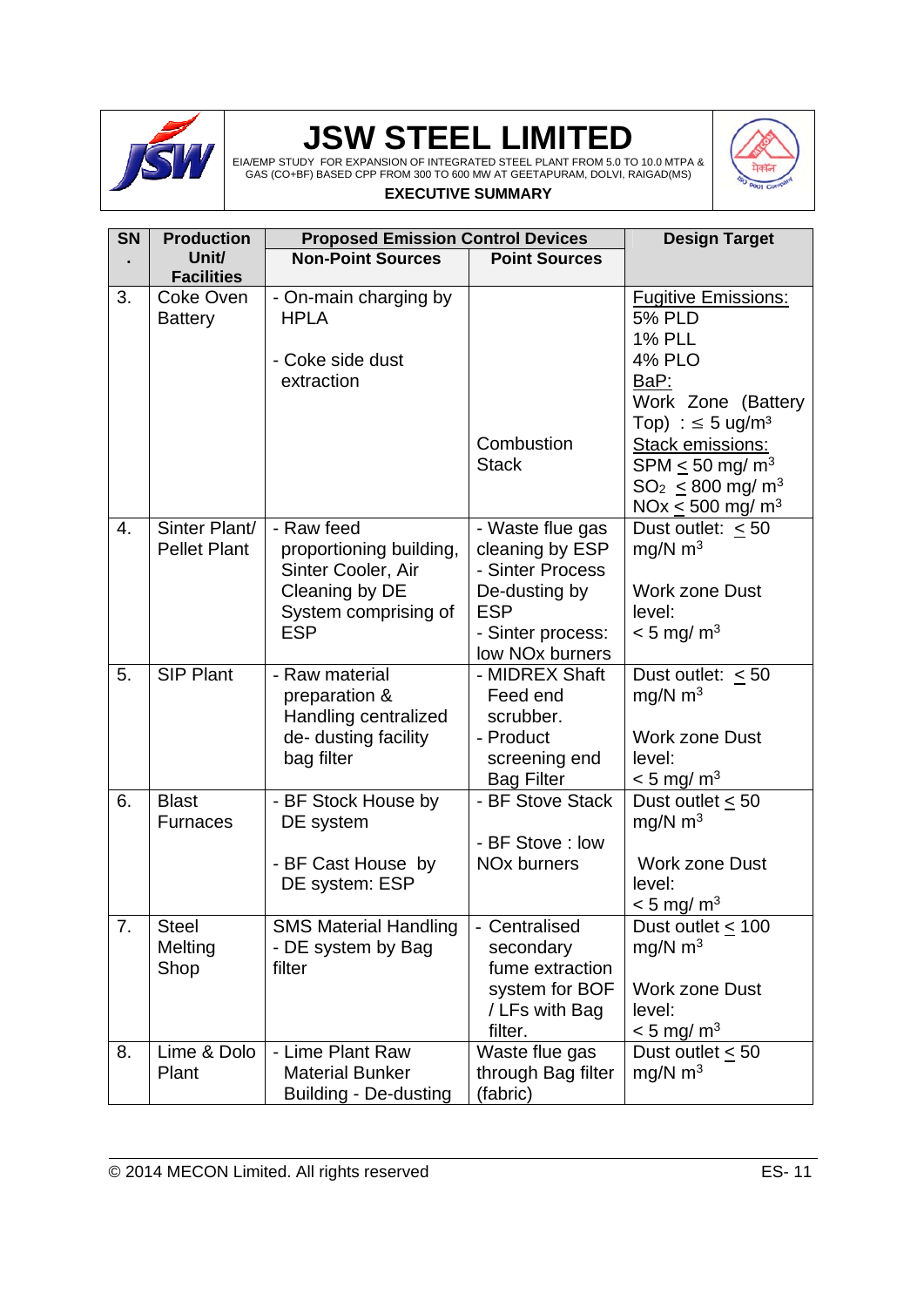

EIA/EMP STUDY FOR EXPANSION OF INTEGRATED STEEL PLANT FROM 5.0 TO 10.0 MTPA & GAS (CO+BF) BASED CPP FROM 300 TO 600 MW AT GEETAPURAM, DOLVI, RAIGAD(MS) **EXECUTIVE SUMMARY**



#### **SN . Production Unit/ Facilities Proposed Emission Control Devices | Design Target Non-Point Sources | Point Sources** by Bag Filter. - Lime sizing plant – De-dusting by Bag Filter. Work zone Dust level:  $< 5$  mg/m<sup>3</sup> 9 HSM/Bar Mill Reheating Furnace Low NO<sub>x</sub> burners Dust outlet < 50 mg/N  $m<sup>3</sup>$ 10 Power Plant | The Cow NOx burners Work zone Dust level:  $<$  5 mg/ m<sup>3</sup> 11 Slag & **Clinker Grinding** Unit Cleaning by ESP | Dust outlet  $\leq 50$ mg/N  $m<sup>3</sup>$

#### **5.02 Water Pollution Management**

The prevention and control of water pollution aim at conserving make-up water by maximum recycling of the wastewater after treatment. During the operation of the plant, three major categories of wastewater, viz. blow down water from the cooling tower, slurry water and sanitary waste water streams would be generated. Efforts shall be made to reuse most of the treated water in the plant itself.

Thus, proposed plant will recycle water to the maximum extent possible. However, in abnormal cases, periodically small quantities (290  $m^3/h$  max) of effluents shall be discharged to prevent build up of excess dissolved solids after stabilization in the pond and will be well within the stipulated norms of water quality.

Efforts will be made to harvest rainwater in the plant. Run-off water from the office areas, shop roofs will be collected and used for future use.

Oil sewer will collect water from areas where there are possibilities of contamination by oil (transformer yard, fuel & lubricating oil storage areas, and workshop) and the drains from such areas will be routed through an oil-water separator. The collected oil shall be sold to re-refiner approved by MPCB/CPCB.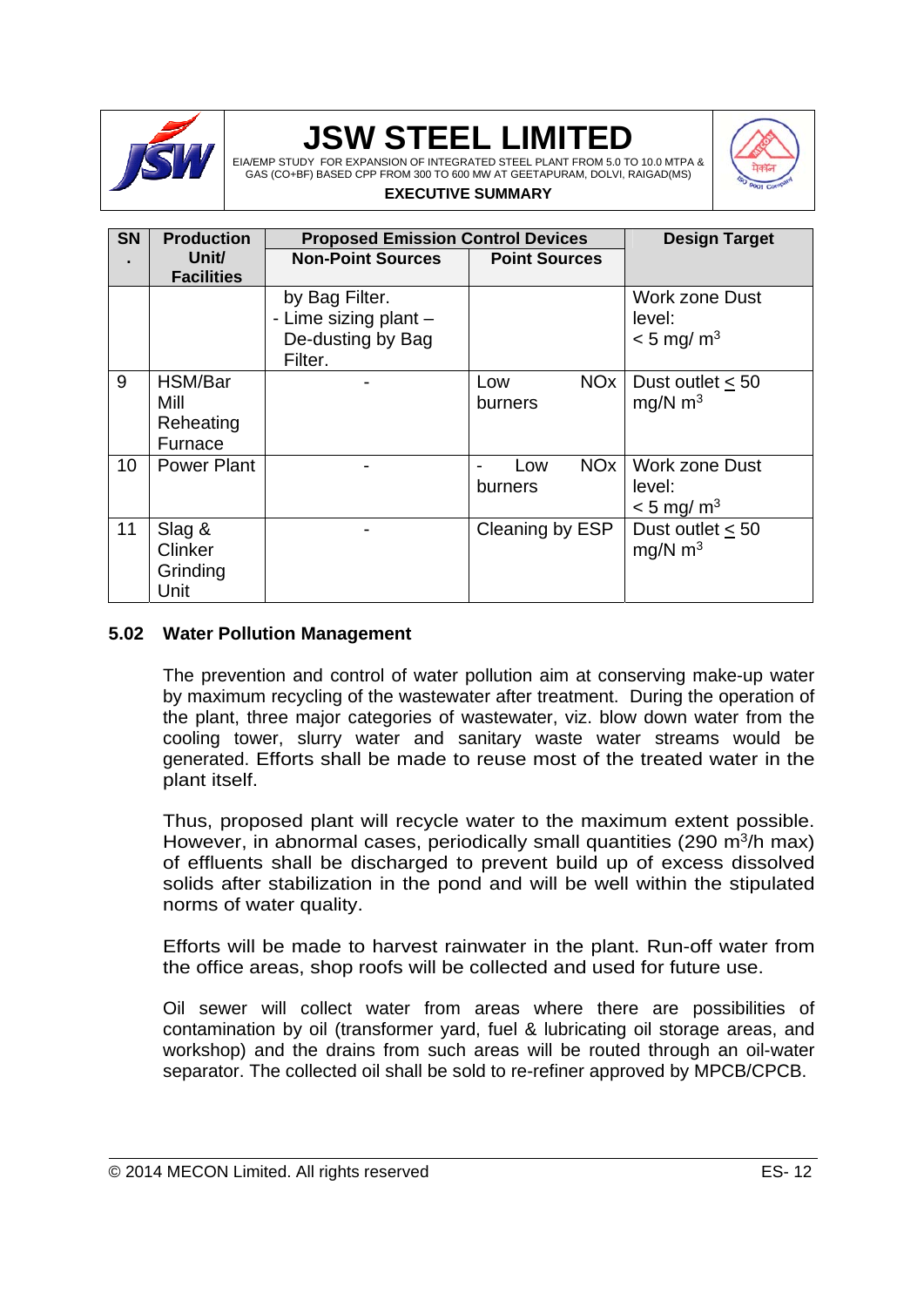

EIA/EMP STUDY FOR EXPANSION OF INTEGRATED STEEL PLANT FROM 5.0 TO 10.0 MTPA & GAS (CO+BF) BASED CPP FROM 300 TO 600 MW AT GEETAPURAM, DOLVI, RAIGAD(MS) **EXECUTIVE SUMMARY**



All storm water drains from the raw materials and solid waste handling areas will be routed through garland drains into catch pits of sufficient volume to settle out suspended solids present in the storm water run-offs. The clear water will be discharged into natural drainage channels. This type of effluent is anticipated only in monsoon season.

The sewage from the Plant and Canteen and township will be treated in STP. The treated sewage will be diverted for irrigation of green cover inside plant premises and township.

#### **5.03 Solid Waste Management**

The principal solid wastes produced by any steel plant are slag, scrap, scale and dust. The dust from dust catcher unit of BF and SMS section will be recycled to the extent possible in the Sinter Plant/Pellet Plant itself.

SMS slag will be treated for the recovery of metal and after metal recovery shall be sold as ballast. A part of SMS slag will be used to fill low-lying areas. Slag from Blast furnace will be granulated and shall be used in slag & clinker grinding unit for slag cement. Scrap from SMS and other areas will be recycled in the steel plant to the extent possible. Scale and debris from HSM & CRM will be recycled to the maximum extent possible in the plant itself. The solid waste generated and their probable uses are indicated in the **Table-ES 3**. All the scrap & scales will be recycled fully.

#### **5.04 Noise Level Management**

The following measures will be undertaken to reduce noise and its impact:

- Equipment will be placed on rubber bushes to reduce Noise level at 1m distance to 85 dB (A).
- Sound proof enclosures will be provided to operators in high noise zone. Workers will be provided with ear muffs/ earplugs and the duration of exposure of the personnel will be regulated as per applicable norms.
- Regular check-ups shall be conducted for workers for noise related health problems and if detected alternative duties will be assigned.

#### **6.0 PROJECT BENEFITS**

The following benefits are anticipated in the study area:

i) The project is not going to cause any significant impact on the existing agricultural situation or ground water quality or ambient air quality.